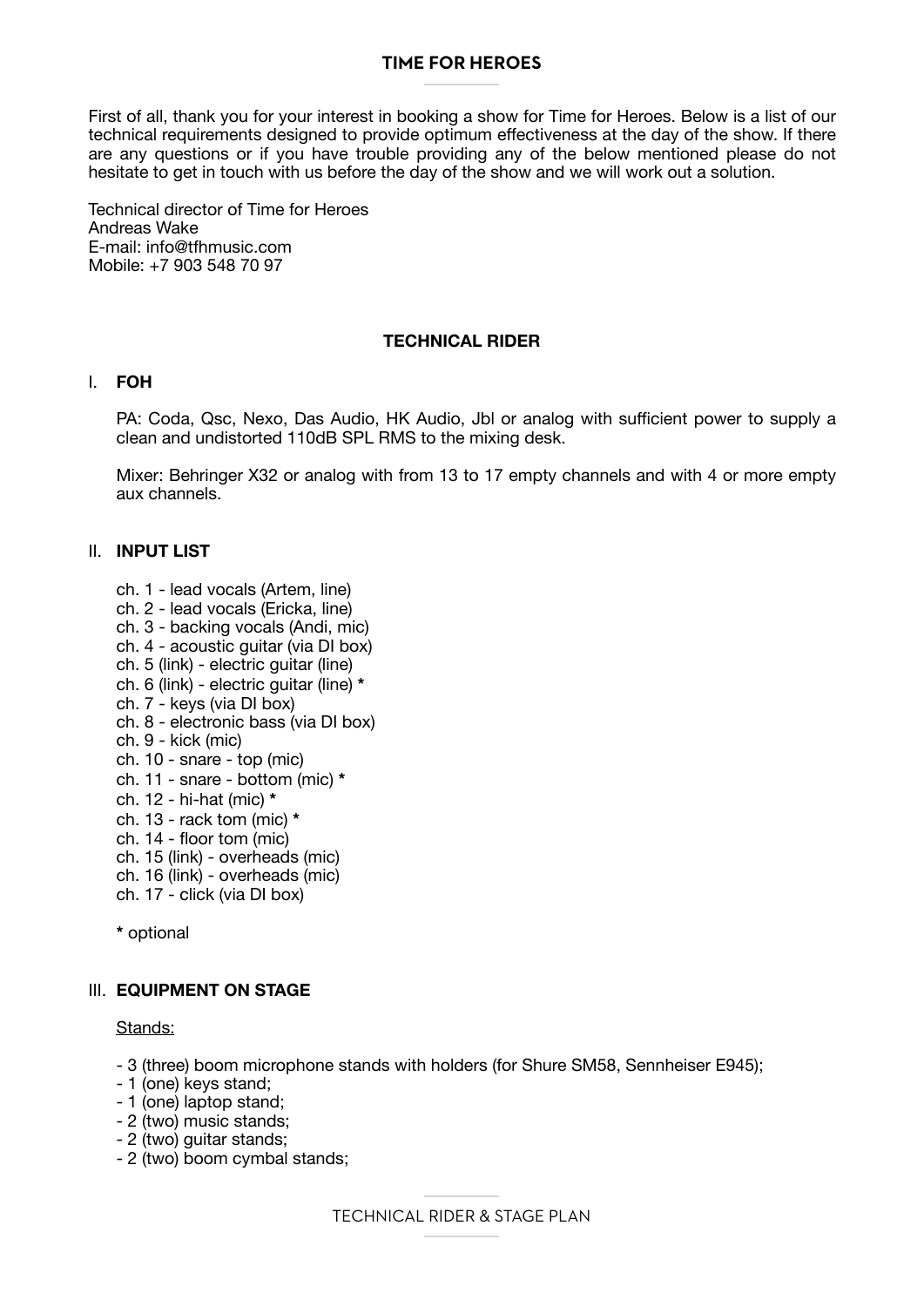- 1 (one) straight cymbal stand;
- 1 (one) hi-hat stand;
- 1 (one) snare stand.

## Microphones:

BACKING VOCALS - Shure SM58 or analog; AMP (2nd electric guitar) - Shure SM57 or analog; KICK - Shure SM52 / Sennheiser E902 / Audix D6 or analog; SNARE - Shure SM57 / Audix i5 or analog; TOMS - Sennheiser E604 or analogs; HI-HAT - AKG C451 / Shure SM81 or analog; OVERHEADS - Sennheiser E614 or analogs.

### Drums:

Brands: Yamaha, DW, Truth, SJC, Truth, Tama, Pearl (not the cheap models).

#### Dimensions: kick 22", rack tom 12", floor tom 16", snare 14/5.5"

*The drums should be solidly set up on a floor carpet (approx. 160 cm x 200 cm)*

### Cables:

The cables listed below are required to plug in our equipment. We assume that the all equipment on stage, including mics/DIs/monitors, is already connected and works properly by *the time we arrive at the soundcheck.*

- 3 (three) ts cables (3 m long or above);
- 4 (four) xlr cables (6 m long or above);
- 2 (two) *3.5mm trs (minijack) -> 2 mono unbalanced ts (jack)* cable.

#### Guitar equipment:

- 1 (one) electric guitar combo (Fender Blues Junior, Fender Hot Rod Deluxe, Fender Deluxe Reverb, Orange Rocker or Rockerverb series / or suitable analogs).

## Monitors:

- 3 (three) wireless in-ear monitor systems (earphones aren't required): Sennheiser EW300 IEM / Shure PSM 300 / Audio-Technica M3 or analogs;

- drummer's monitor via separate mixer (for example Yamaha MG06) OR via 4th wireless inear monitor system;

- *floor monitors may be used at the discretion of a sound engineer if there are empty monitor lines available*.

## Other:

- 4 (four) DIs Radial J48 / or suitable analogs;

- drum throne, height adjustable, strong and stable;
- bass drum pedal: Pearl Eliminator / Demon Drive / DW (5000 and above) / Sonor Giant Step, Tama Iron Cobra;
- cymbals: Zildjian (A Custom, K Custom, Avedis) / Sabian (AAX, HHX).

TECHNICAL RIDER & STAGE PLAN